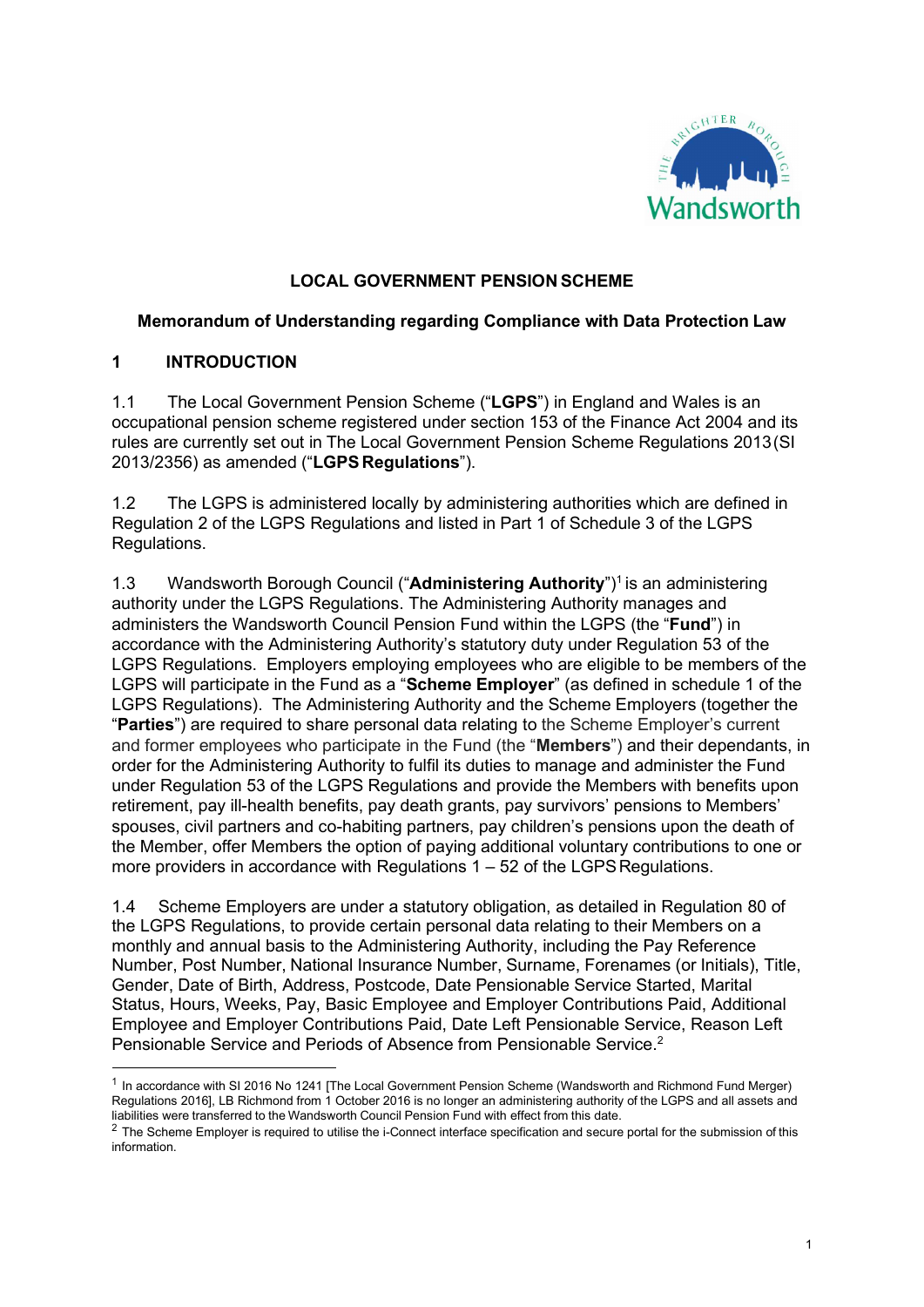- 1.5 This Memorandum of Understanding sets out:
	- (a) the basis on which data will be shared between the Parties;
	- (b) the Administering Authority's expectations of the Scheme Employer during its participation in the Fund;

in order to comply with Data Protection Law, including the General Data Protection Regulation (2016/679) ("GDPR") which will have direct legal effect in the UK on and after 25 May 2018.

1.6 References to "Data Protection Law" in this Memorandum of Understanding mean the Data Protection Act 2018, the Data Protection Directive (95/46/EC), the Electronic Communications Data Protection Directive (2002/58/EC), the Privacy and Electronic Communications (EC Directive) Regulations 2003 (SI 2426/2003) (as amended), the General Data Protection Regulation (2016/679) and all applicable laws and regulations relating to personal data and privacy which are enacted from time to time, including (where applicable) the guidance and codes of practice issued by the Information Commissioner's Office and any other competent authority.

# 2 DATA CONTROLLERS

- 2.1 The Parties acknowledge that they will:
	- (a) be data controllers (either separate and independent or joint) in relation to the copies of the Members' personal data they respectively hold;
	- (b) act as data controller in relation to personal data transferred to them;
	- (c) each be responsible for complying with the requirements in Data Protection Law that are applicable to them as data controllers.

2.2 References to Members' personal data includes personal data relating to the Members' dependants (including children) and spouses/civil partners (where applicable).

## 3 DATA SHARING

3.1 The Parties confirm that they understand their respective obligations under Data Protection Law and agree to only process personal data relating to the Members:

- (a) fairly and lawfully and in accordance with the data protection principles set out in Data Protection Law;
- (b) where there are lawful grounds for doing so; and
- (c) in accordance with Data Protection Law and best practice guidance (including the Data Sharing Code issued by the Information Commissioner's Office and updated from time to time).

3.2 Each Party will inform the Members (as required under Data Protection Law) of the respective purposes for which they will each process their personal data and provide all required information to ensure that the Members understand how their personal data will be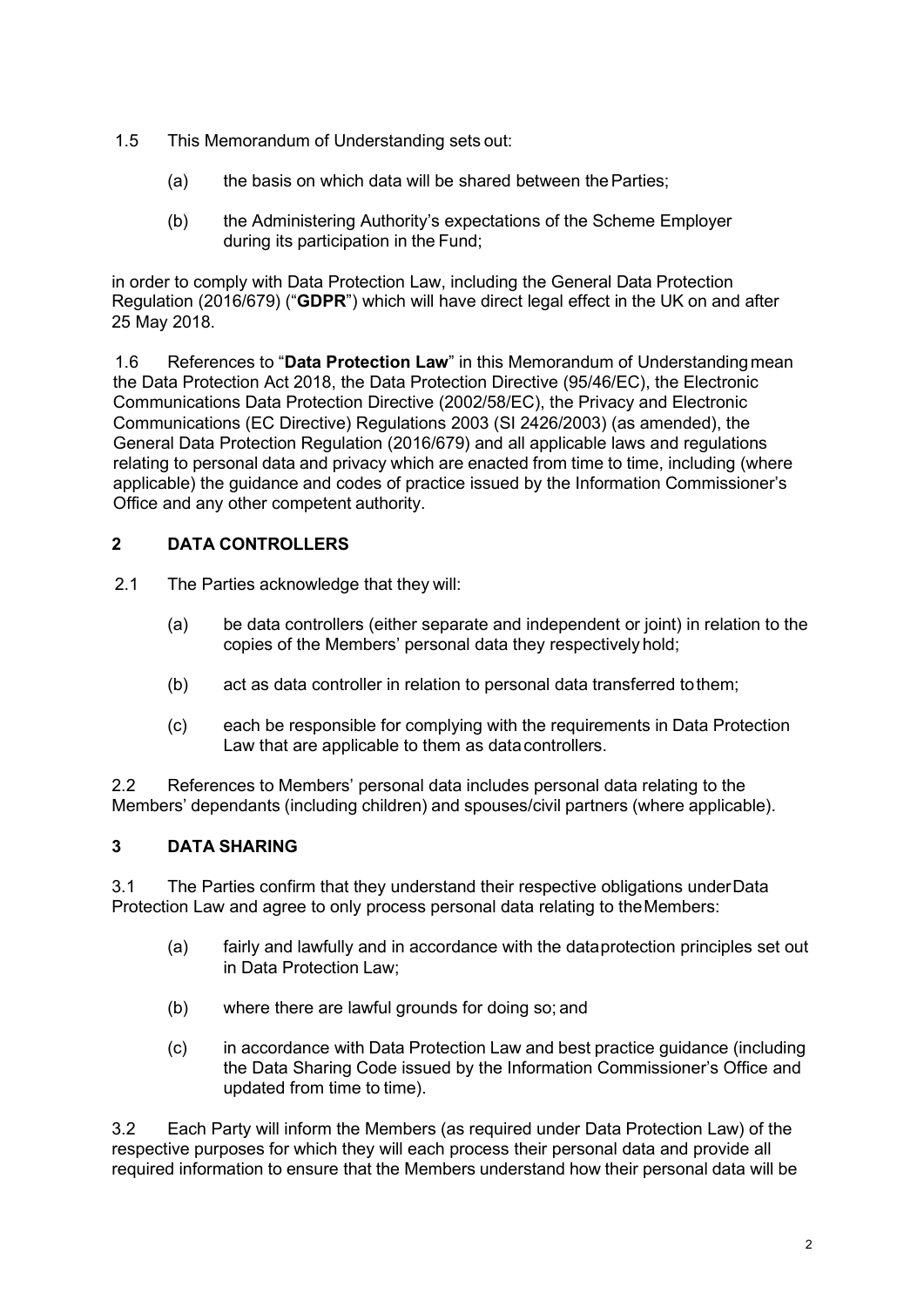processed in each case by the Administering Authority or Scheme Employer (as applicable). The Scheme Employer's privacy notice to Members will inform them that their personal data will be provided to the Administering Authority and a copy of that notice will be provided to the Administering Authority on request<sup>3</sup>.

3.3 Each Party confirms that it understands its respective obligations under Data Protection Law, to ensure that the Members' personal data of which it is a data controller is kept and used securely at all times and to take such technical and organisational security measures against unauthorised and unlawful processing of, accidental or unlawful destruction, loss, alteration, unauthorised disclosure of, or access to the Members' personal data transmitted, stored or otherwise processed as may be required. Such measures will have due regard to the state of technological development and the cost of implementation of these measures, to ensure a level of security appropriate to the harm that might result from such processing and the nature, scope, context and purposes of processing the Members' personal data and the risk or likelihood and severity for the rights and freedoms of data subjects. Such measures will ensure:

- (a) the ongoing confidentiality, integrity, availability and resilience of processing the Members' personal data;
- (b) the ability to restore the availability and access to the Members' personal data in a timely manner in the event of a physical or technical incident;
- (c) carrying out of regular testing, assessing and evaluating the effectiveness of technical and organisational measures for ensuring the security of the processing.

3.4 Each Party undertakes to notify the others as soon as practicable if an error is discovered in the Members' personal data of which it is a data controller and which was received from or a copy of which has been provided to another Party, to ensure that such other Party is then able to correct its own records. This will happen whether the error is discovered through existing data quality initiatives or is flagged up through some other route (such as the existence of errors being directly notified to the Administering Authority or Scheme Employer (as appropriate) by the Member (or the Member's dependants, spouse/civil partner) themselves).

### 4 TRANSFER OF MEMBERS' PERSONAL DATA

4.1 The Parties agree that Members' personal data will only be transferred from one Party to the other via an acceptable method specified by the Administering Authority which may include any of the following:

- (a) Postal Service including courier;
- (b) Secure email;
- (c) SFTP link;
- (d) Secure electronic interface;

 $3$  The Scheme Employer will provide a copy of its privacy notice to the Administering Authority (via the PSS) as and when requested.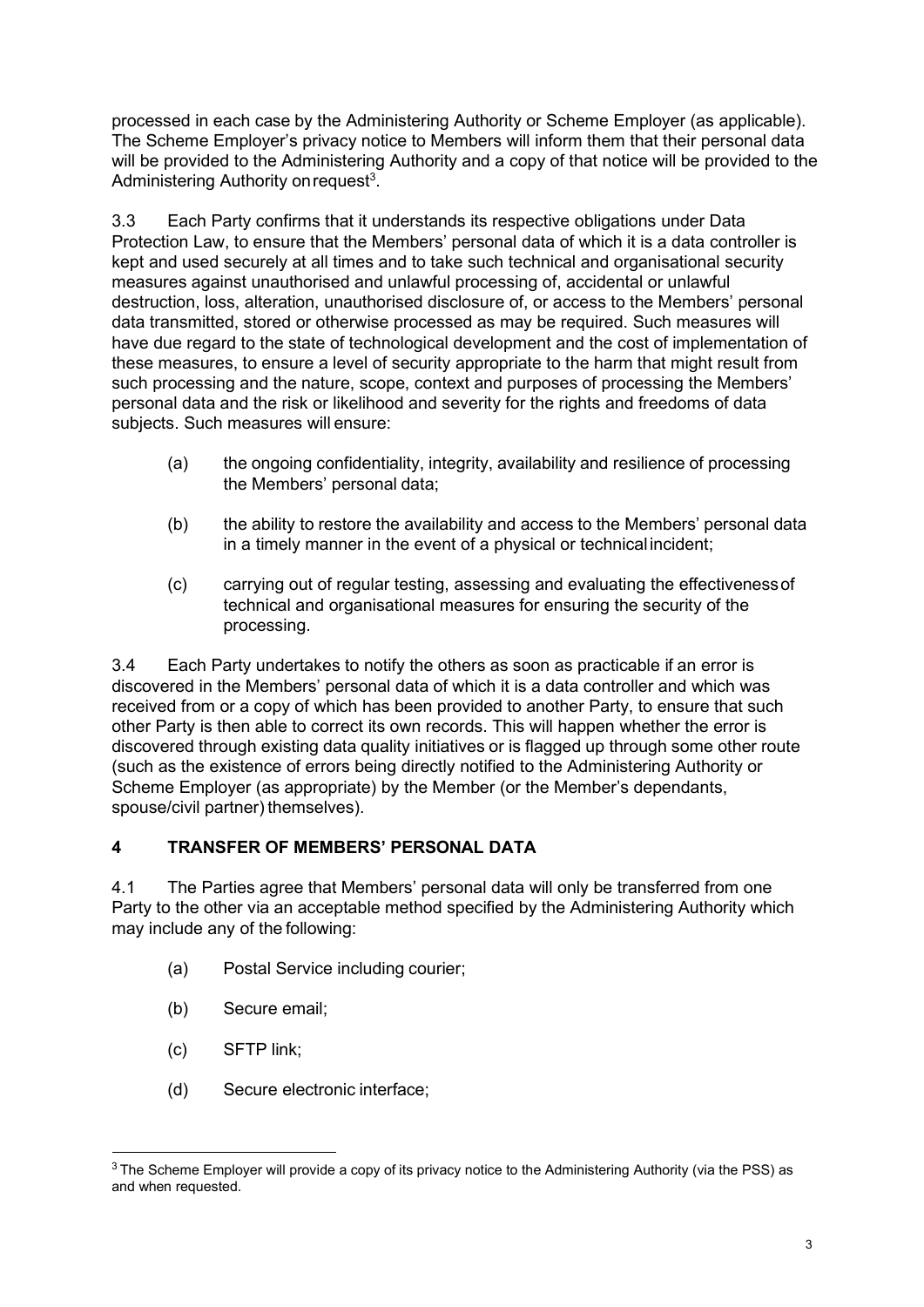- (e) Encrypted removable media;
- (f) Secure web delivery including i-Connect;
- (g) Other third party solution as agreed by the Parties.

4.2 Each Party will, when transferring the Members' personal data of which it is the data controller to the other Party, ensure that that data is secure during transit (whether physical or electronic).

4.3 If either the Administering Authority or the Scheme Employer appoints professional advisers, third party administrators or another entity which provides other services involving the transfer of Members' personal data, those third parties will be data processors or data controllers in their own right. The Administering Authority or the Scheme Employer (as applicable) will comply with its own obligations in accordance with Data Protection Law (in particular, by ensuring that any entity to which it transfers Members' personal data also complies with Data Protection Law) and shall ensure that nothing in the terms of engagement between the Administering Authority or the Scheme Employer (as applicable) and such third party would contradict this Memorandum of Understanding.

### 5 RIGHTS OF MEMBERS (INCLUDING THE MEMBER'S DEPENDANTS, SPOUSES/CIVIL PARTNERS (WHERE APPLICABLE))

5.1 Each Party shall, in respect of the personal data of which it is a data controller, respond to any requests from Members to have access to any of their personal data or a complaint or enquiry relating to that Party's processing of the Members' personal data received by that Party in line with its own obligations under the Data Protection Law.

5.2 Each Party agrees to provide reasonable assistance to the other as is necessary to enable the other Party to comply with any such requests in respect of Members' personal data of which that Party is a data controller and to respond to any other queries or complaints from Members.

## 6 DATA SECURITY BREACHES AND REPORTING PROCEDURES

6.1 Each Party confirms that it understands its respective obligations under Data Protection Law in the event of any personal data breach, unauthorised or unlawful processing of, loss or destruction of or damage to any of the Members' personal data, including (where necessary) an obligation to notify the Information Commissioner's Office and/or the Member(s).

## 7 RESPONSIBILITIES OF SCHEME EMPLOYERS

7.1 Notwithstanding the statutory obligations which apply to Scheme Employers under the LGPS Regulations and as a data controller under Data Protection Law, the Administering Authority, as Administering Authority for the Fund, as administrator of the Local Government Pension Scheme for Wandsworth Council, expects Scheme Employers participating in the Fund to comply with the responsibilities set out below in relation to Members' personal data.

7.2 On request, the Scheme Employer will inform the Administering Authority of any appointed qualified person to fulfil the role of data protection officer ("DPO") together with their contact details. If the Scheme Employer has not appointed a DPO, the Scheme